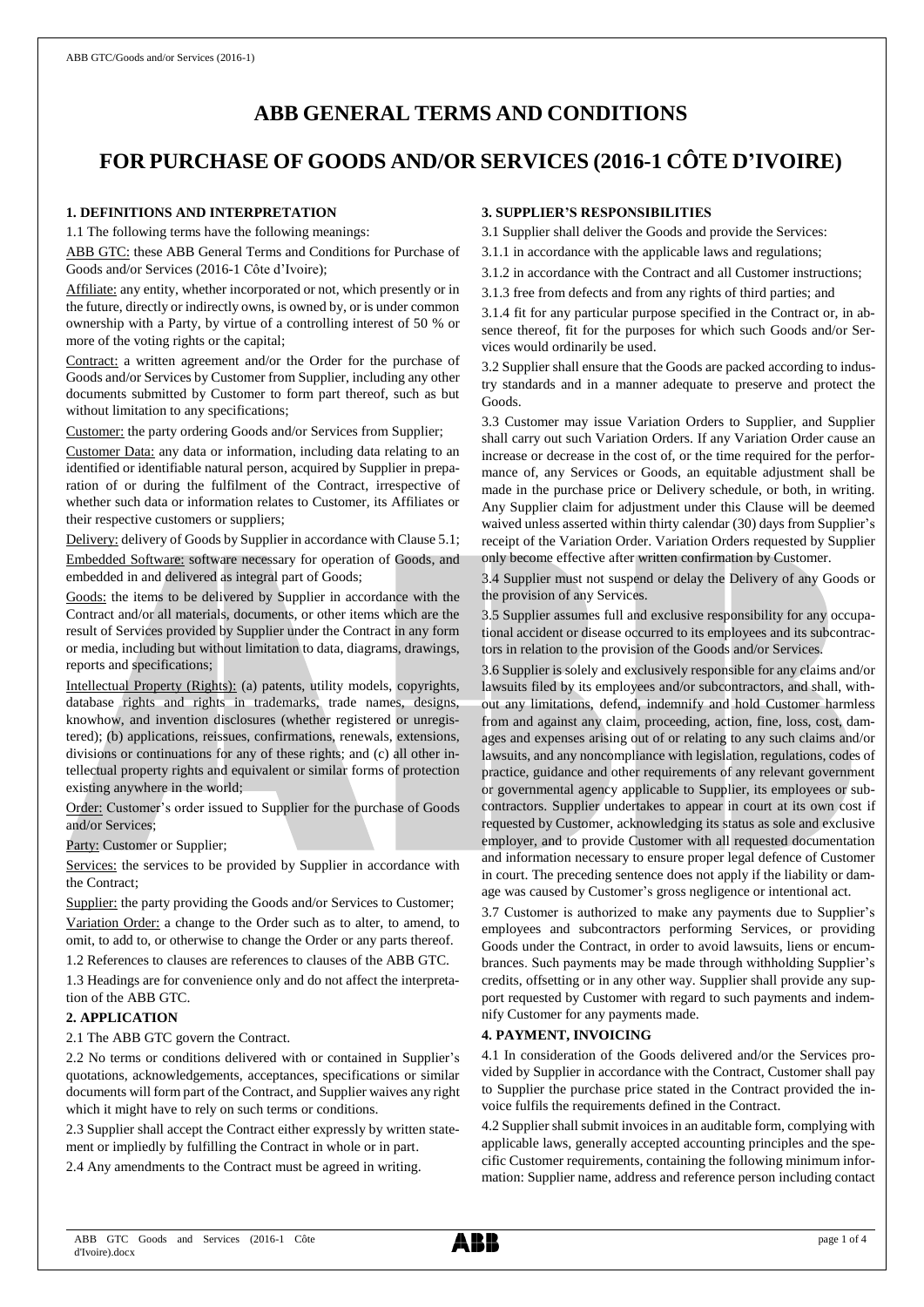details; invoice date; invoice number; Order number and Supplier number; address of Customer; quantity; specification of Goods and/or Services; price (total amount invoiced); currency; tax or VAT amount; tax or VAT number; Authorized Economic Operator and/or Approved Exporter Authorization number and/or other customs identification number, if applicable; payment terms as agreed.

4.3 Invoices must be sent to the billing address specified in the Contract.

4.4 Customer will reimburse expenses only at cost and to the extent agreed in writing.

4.5 Services charged on the basis of hourly rates require written confirmation of Supplier's time sheets by Customer. Supplier shall submit such time sheets to Customer for confirmation as may be instructed by Customer but latest together with any related invoice. Confirmation of time sheets cannot be construed as acknowledgement of any claims. Customer is not obliged to pay invoices based on time sheets which are not confirmed by Customer in writing.

4.6 Customer reserves the right to set off or withhold payment for Goods and/or Services not provided in accordance with the Contract.

#### **5. DELIVERY, PERFORMANCE OF SERVICES**

5.1 Unless agreed otherwise in the Contract, the Goods shall be delivered in accordance with INCOTERMS 2010 FCA, to the place defined in the Contract or, if no such place has been defined, to Customer's place of business.

5.2 The Services shall be provided at the place specified in the Contract or, if no such place has been specified, at Customer's place of business.

5.3 Supplier shall provide no later than at the time of acceptance of the Contract the following minimum information: number of packages and contents, the customs tariff numbers of the country of consignment, and the countries of origin for all Goods. For controlled Goods, the relevant national export control numbers must be indicated and, if the Goods and/or Services are subject to U.S. export regulations, the U.S. Export Control Classification Numbers (ECCN) or classification numbers of the International Traffic in Arms Regulations (ITAR) must be specified. Proofs of preferential origin as well as conformity declarations and marks of the country of consignment or destination are to be submitted without being requested; certificates of origin upon request. Supplier shall state the Order number on all invoices (in particular but not limited to commercial, pro forma or customs invoices).

5.4 The Goods shall be delivered, and Services shall be provided during Customer's business hours unless otherwise requested by Customer.

5.5 Upon Delivery, Supplier (or its appointed carrier) shall provide Customer a delivery note and any other required export and import documents not mentioned in Clause 5.3. If Customer has approved partial delivery, such delivery note shall also include the outstanding balance.

5.6 Ownership of the Goods passes to Customer at Delivery. To the extent that the Goods contain Embedded Software, ownership of such Embedded Software will not passto Customer, but Supplier shall grant, or – as applicable – shall procure that the third party owner grants, Customer and all users a worldwide, irrevocable, perpetual, transferable, non-exclusive, royalty-free right to use the Embedded Software as integral part of such Goods and/or for servicing either of them.

#### **6. ACCEPTANCE**

6.1 Delivery of Goods or provision of Services may not be deemed to be acceptance of such Goods or Services by Customer. Customer shall have reasonable time to inspect or test the Goods and/or Services and to report any defects to Supplier. If a defect in the Goods and/or Services was not reasonably detectable during the inspection, Customer shall have reasonable time to provide notice of such defect after it has become apparent and/or to reject the Goods/Services.

6.2 The Parties may agree on a certain acceptance procedure, in which case acceptance will be subject to Customer's written acceptance statement. Supplier shall inform Customer in writing within a reasonable time period in advance when the Goods and/or Services are ready for acceptance.

6.3 Customer may enforce any remedy defined in the Contract for any rejected Goods or Services.

## **7. DELAY**

If the Delivery of Goods or the provision of Services does not comply with the agreed date(s), Customer may:

7.1 terminate the Contract in whole or in part;

7.2 refuse any subsequent delivery of the Goods or provision of the Services;

7.3 recover from Supplier any expenses reasonably incurred by Customer in obtaining the Goods and/or Services in substitution from another supplier;

7.4 claim damages for any cost, loss, expenses and liquidated damages incurred by Customer which are attributable to Supplier's delay; and

7.5 claim liquidated damages as agreed in the Contract.

## **8. WARRANTY AND REMEDIES**

8.1 Supplier warrants that the Goods and/or Services comply with the Contract, including but without limitation to Supplier's responsibilities as defined in Clause 3.1.

8.2 Supplier warrants that the Goods are new and unused at the date of Delivery and remain free from defects during the warranty period.

8.3 The warranty period is twenty four (24) months from Delivery.

8.4 In case of breach of any warranty which is not remedied within forty eight (48) hours from Customer's notification, or in case of any other breach of the Contract, Customer is entitled to enforce any or more of the following remedies at its discretion and at Supplier's expense:

8.4.1 to give Supplier another opportunity to carry out any additional work necessary to ensure that the Contract is fulfilled, and/or to obtain prompt repair or replacement of the defective Goods and/or Services;

8.4.2 to carry out (or to instruct a third party to carry out) any additional work necessary to make the Goods and/or Services comply with the Contract;

8.4.3 to refuse any further Goods and/or Services;

8.4.4 to claim such damages as may have been sustained by Customer as a result of Supplier's breach of the Contract;

8.4.5 to terminate the Contract; in such event Customer has no obligation to compensate Supplier, and, at Customer's option, Supplier shall pay back to Customer any remuneration received from Customer for the Goods and/or Services and take back the Goods at Supplier's own cost and risk.

8.5 In case of a breach of any warranty, the entire warranty period shall be restarted for the defective Goods/Services from the date the remediation is completed to Customer's satisfaction.

8.6 The rights and remedies available to Customer under the Contract are cumulative and are not exclusive of any rights or remedies available at law or in equity.

#### **9. INTELLECTUAL PROPERTY**

9.1 Subject to Clause 9.2, Supplier hereby grants Customer, or undertakes to procure that Customer is granted, a worldwide, irrevocable, transferable, non-exclusive, royalty-free license to use the Intellectual Property Rights in the Goods, including Embedded Software, if any.

9.2 Supplier herewith assigns to Customer full ownership rights in any Intellectual Property in Goods resulting from the Services. Supplier further agrees, upon Customer's request and at its cost, to take all further steps necessary to perfect Customer's ownership to the Intellectual Property.

9.3 Intellectual Property Rights in any Goods created by or licensed to Supplier prior or outside a Contract (Pre-Existing IPR) will remain vested in Supplier (or the third party owner). To the extent that Pre-Existing IPR are embedded in any Goods resulting from the Services,

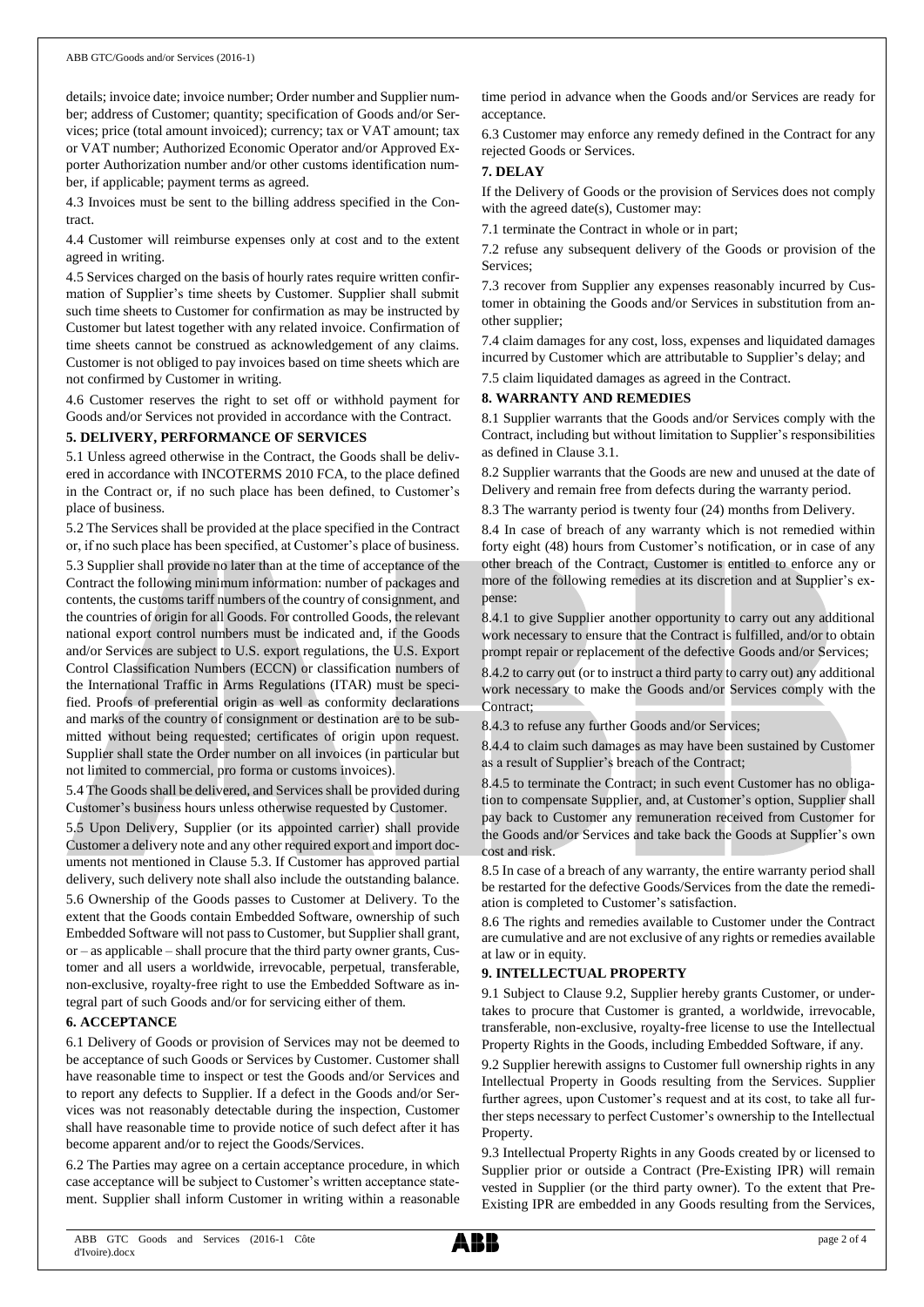Supplier grants, or undertakes to procure that the third party owner grants, Customer and its Affiliates a worldwide, irrevocable, transferable, non-exclusive, royalty-free license to use the Pre-Existing IPR as part of such Goods, including the right to improve, develop, market, distribute, sublicense or otherwise use such Pre-Existing IPR.

9.4 Supplier must specify in writing and prior to Delivery all open source software contained in or used by Embedded Software, if any, and request Customer's written approval. Supplier agrees to replace at its own cost any open source software components rejected by Customer with software of at least the same quality and functionality.

9.5 If any claim is made against Customer that Supplier's Goods and/or Services infringe a third party's Intellectual Property Rights, Supplier shall at its cost, but at Customer's discretion (i) procure for Customer and Customer's clients, as the case may be, the right to continue using the Goods and/or Services; (ii) modify the Goods and/or Services so they cease to be infringing; or (iii) replace the Goods and/or Services by non-infringing equivalents. Otherwise, Customer is entitled to terminate the Contract and to reclaim all sums which it has paid to Supplier thereunder.

#### **10. COMPLIANCE, INTEGRITY**

10.1 Supplier shall provide the Goods and/or Services in compliance with all relevant laws, regulations, and codes of practice.

10.2 Supplier and its subcontractors must comply with the ABB Lists of Prohibited and Restricted Substances and with the reporting and other requirements regarding Conflict Minerals made available under **[www.abb.com](http://www.abb.com/) – Supplying – Material Compliance** or otherwise and shall provide Customer with documents, certificates and statements as requested. Any statement made by Supplier to Customer (whether directly or indirectly) with regard to materials used for or in connection with the Goods and/or Services will be deemed to be a representation under the Contract.

10.3 Supplier represents and warrants that it is and will remain fully compliant with all applicable trade and customs laws, regulations, instructions, and policies, including, but not limited to, satisfying all necessary clearance requirements, proofs of origin, export and import licenses and exemptions from, and making all proper filings with appropriate governmental bodies and/or disclosures relating to the provision of services, the release or transfer of goods, hardware, software and technology.

10.4 No material or equipment included in or used for the Goods and/or Services must originate from any company or country listed in any relevant embargo issued by the authority in the country where the Goods and/or Services will be used or an authority otherwise having influence over the equipment and material forming part of the Goods and/or Services. If any of the Goods and/or Services are or will be subject to export restrictions, it is Supplier's responsibility to promptly inform Customer in writing of the particulars of such restrictions.

10.5 Both Parties warrant that each will not, directly or indirectly, and that each has no knowledge that other persons will, directly or indirectly, make any payment, gift or other commitment to its customers, to government officials or to agents, directors and employees of each Party, or any other party in a manner contrary to applicable laws (including but not limited to the U. S. Foreign Corrupt Practices Act, the UK Bribery Act 2010 and, where applicable, legislation enacted by member states and signatories implementing the OECD Convention Combating Bribery of Foreign Officials), and shall comply with all relevant laws, regulations, ordinances and rules regarding bribery and corruption. Nothing in the Contract will render either Party or any of its Affiliates liable to reimburse the other for any such consideration given or promised.

10.6 Supplier herewith acknowledges and confirms that Supplier has received a copy of ABB's Code of Conduct and ABB's Supplier Code of Conduct or has been provided information on how to access both ABB Codes of Conduct online under **[www.abb.com/Integrity](http://www.abb.com/Integrity)**. Supplier agrees to perform its contractual obligations in accordance with both ABB Codes of Conduct.

10.7 ABB has established reporting channels where Supplier and its employees may report suspected violations of applicable laws, policies or standards of conduct: Web portal: **[www.abb.com/Integrity](http://www.abb.com/Integrity) – Reporting Channels**; contact details specified on this Web portal.

10.8 Any violation of an obligation contained in this Clause 10 is a material breach of the Contract and entitles the other Party to terminate the Contract with immediate effect and without prejudice to any further rights or remedies available thereunder or at law. Notwithstanding anything to the contrary in the Contract, Supplier shall, without any limitations, indemnify and hold harmless Customer for all liabilities, damages, cost or expenses incurred as a result of any such violation and termination of the Contract, or arising from export restrictions concealed by Supplier.

## **11. CONFIDENTIALITY, DATA SECURITY, DATA PROTECTION**

11.1 Supplier shall keep in strict confidence all Customer Data and any other information concerning Customer's or its Affiliates' business, their products and/or their technologies which Supplier obtains in connection with the Goods and/or Services to be provided (whether before or after acceptance of the Contract). Supplier shall restrict disclosure of such confidential material to such of its employees, agents or subcontractors or other third parties as need to know the same for the purpose of the provision of the Goods and/or Services to Customer. Supplier shall ensure that such employees, agents, subcontractors or other third parties are subject to and comply with the same obligations of confidentiality as applicable to Supplier and will be liable for any unauthorized disclosures.

11.2 Supplier shall apply appropriate safeguards, adequate to the type of Customer Data to be protected, against the unauthorised access or disclosure of Customer Data and protect such Customer Data in accordance with the generally accepted standards of protection in the related industry, or in the same manner and to the same degree that it protects its own confidential and proprietary information – whichever standard is higher. Supplier may disclose confidential information to Permitted Additional Recipients (which means Supplier's authorised representatives, including auditors, counsels, consultants and advisors) provided always that (i) such information is disclosed on a strict need-to-know basis, and (ii) such Permitted Additional Recipients sign with Supplier a confidentiality agreement with terms substantially similar hereto or, where applicable, are required to comply with codes of professional conduct ensuring confidentiality of such information.

11.3 Supplier must not (i) use Customer Data for any other purposes than for providing the Goods and/or Services, or (ii) reproduce the Customer Data in whole or in part in any form except as may be required by the respective contractual documents, or (iii) disclose Customer Data to any third party, except to Permitted Additional Recipients or with the prior written consent of Customer.

11.4 Supplier shall install and update at its own cost required adequate virus protection software and operating system security patches for all computers and software utilized in connection with providing the Goods and/or Services.

11.5 Supplier shall inform Customer without delay about suspicion of breaches of data security or other serious incidents or irregularities regarding any Customer Data.

11.6 Supplier agrees that Customer is allowed to provide any information received from Supplier to any Affiliate of Customer. Supplier shall obtain in advance all necessary approval or consent for Customer to provide such information to Customer's Affiliates if such information is confidential for any reason or subject to applicable data protection or privacy laws and regulations.